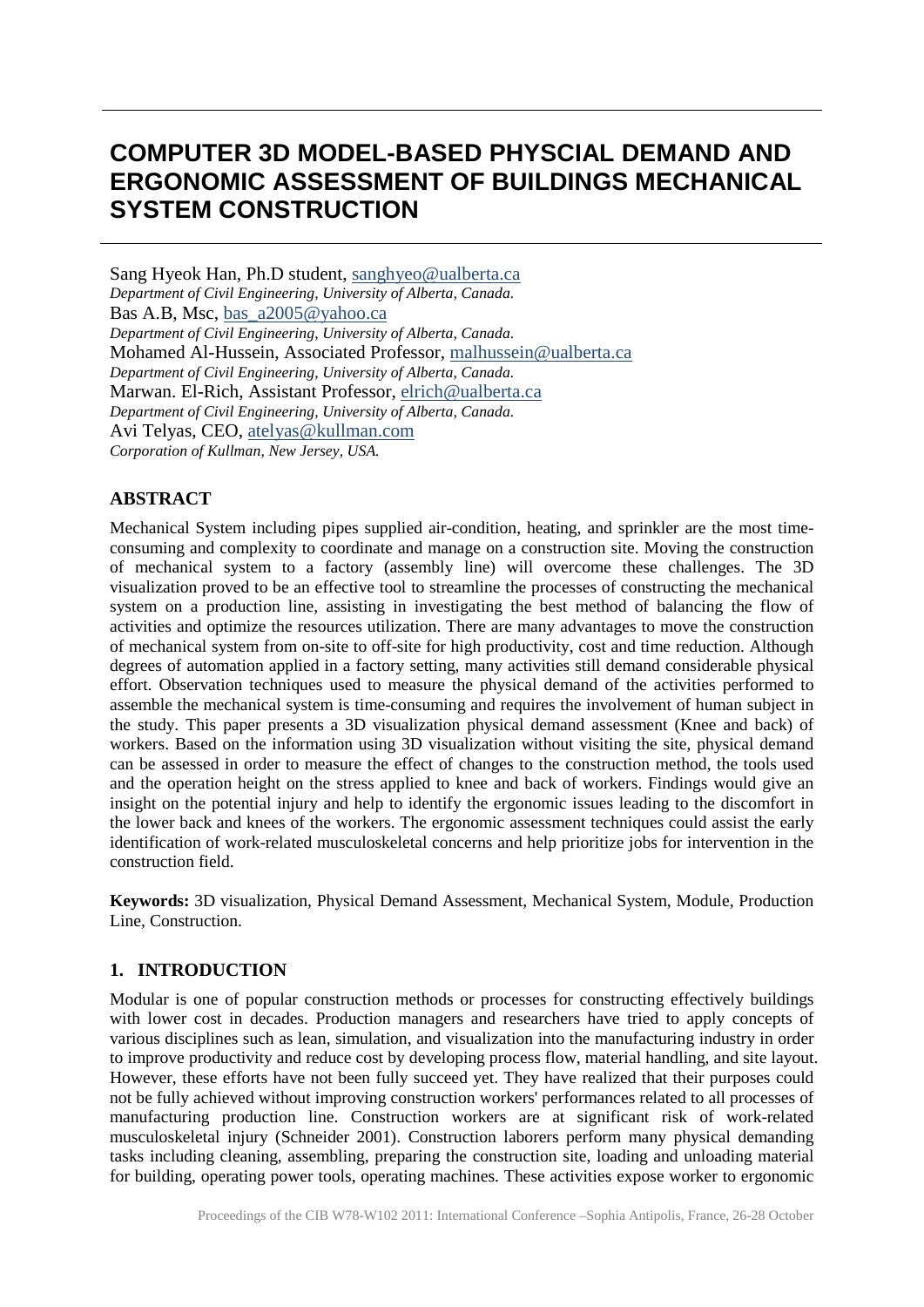risk factors such as awkward postures, heavy lifting, repetitive motions, unsafe environment, and organization. The risk factors lead to increase numerous claims, lose time days and occur five types of accidents, which are falls, overexertion, struck by an object, bodily reaction, exertion and slip, affected various parts of the body: Back, Foot/Ankle, Hands, Trunk, Hand(s)/Wrists, and knees. There is a need to identify the possible risk factors in order to prevent the accidents/illness and improve as the safe and health workplaces for workers. Keyserling et al. (1993) define that the goal of ergonomic analysis is to eliminate or significantly reduce worker exposure to risk hazards. The ergonomic analysis including a detailed ergonomic hazard quantification and rating of the daily work activities and tasks is required in order to identify risk factors and reduce potential works related musculoskeletal disorders (MSDs). This analysis is powerful technique to assess the hazards associated with exertion and overexertion during construction work activities and implementing appropriate and proactive occupational health and safety solutions before onset of a work related musculoskeletal disorder (Inyang and Al-Hussein 2011). Hess et al. (2004) have focused on decreasing the risk of low-back disorder group membership to introduce an ergonomic innovation, assessing exposure, and applying a participatory intervention approach in construction. The partial ergonomic risk analysis of work activities have been implemented by existing ergonomic analysis models: Ovako work posture analysis system (Karhu et al. 1997), Rapid entire body assessment (Hignett and McAtamney 2000), and Rapid upper limb assessment (McAtamney and Corlett 1993). Human being is easily influenced by environmental factors and time for their performance. Inyang and Al-Hussein (2011) suggest the comprehensive body part ergonomic analysis considered factors influenced to workers' performance. It also provides opportunities for more detailed analysis of risk cause and source. Hallowell and Gambatese (2009) have evaluated activities-based safety risk quantification for concrete formwork construction. This paper uses the comprehensive ergonomic analysis to implement ergonomic assessment in order to enhance workers safety and provide great beneficial to ergonomists and construction managers in the mechanical system of a manufacturing production line.

In recent years, 3D visualization is developed by many researchers and planners for construction management, productivity and cost analysis, resource management, and assessment of site layout. It could be used to experiment on a computer screen in order to avoid potential costly on-site error before implementation in the real world for reducing time-consuming and cost. The dynamic graphical depiction of 3D visualization provides detailed information such as the state of each task at a specific time, work-space required for construction activities to be executed safely and productively, and the state of each worker at specific work time in specific work task (Han 2010). Although 3D visualization has proved as an effective tool for various purposes in construction industry, it has not been fully implemented with ergonomic analysis. Feyen et al. (2000) have developed Three-Dimensional Static Strength Prediction Program (3DSSPP)/AutoCAD interface as a proactive biomechanical risk analysis tool based on postural, static and dynamic load analysis functionalities and methods for minimizing risk of injuries at the earliest stages of design. Lamkull et al. (2007) have investigated whether a combination of visualizations and objective ergonomic assessment methods is effective. These researches used only parts of 3D visualization functionalities to assess partial physical demands at specific human postural in specific work activities. To implement comprehensive ergonomic assessment, data collection should be implemented first. There are three types of data collection: 1) self-report; 2) physiological measurement; 3) observation method. Self-reports from workers can be used to collect data based on questionnaires, interview and workers diaries. Physiological measurements using monitoring instruments that rely on sensors attached directly to the subject for the measurement of exposure variables at work (David 2005). The observation method is used in the ergonomic analysis methods for calculating physical demands. However, the observation in ergonomic analysis is the most time-consuming process, increases cost, and no opportunities for implementation in the early design stage of a project. 3D visualization could be one of effective tool for observation without visiting on-site which lead to reduce time and cost. This paper describes that a comprehensive ergonomic assessment is implemented with 3D visualization as an observation tool for data collection without visiting on-site but not include any solutions for avoiding risk hazards identified.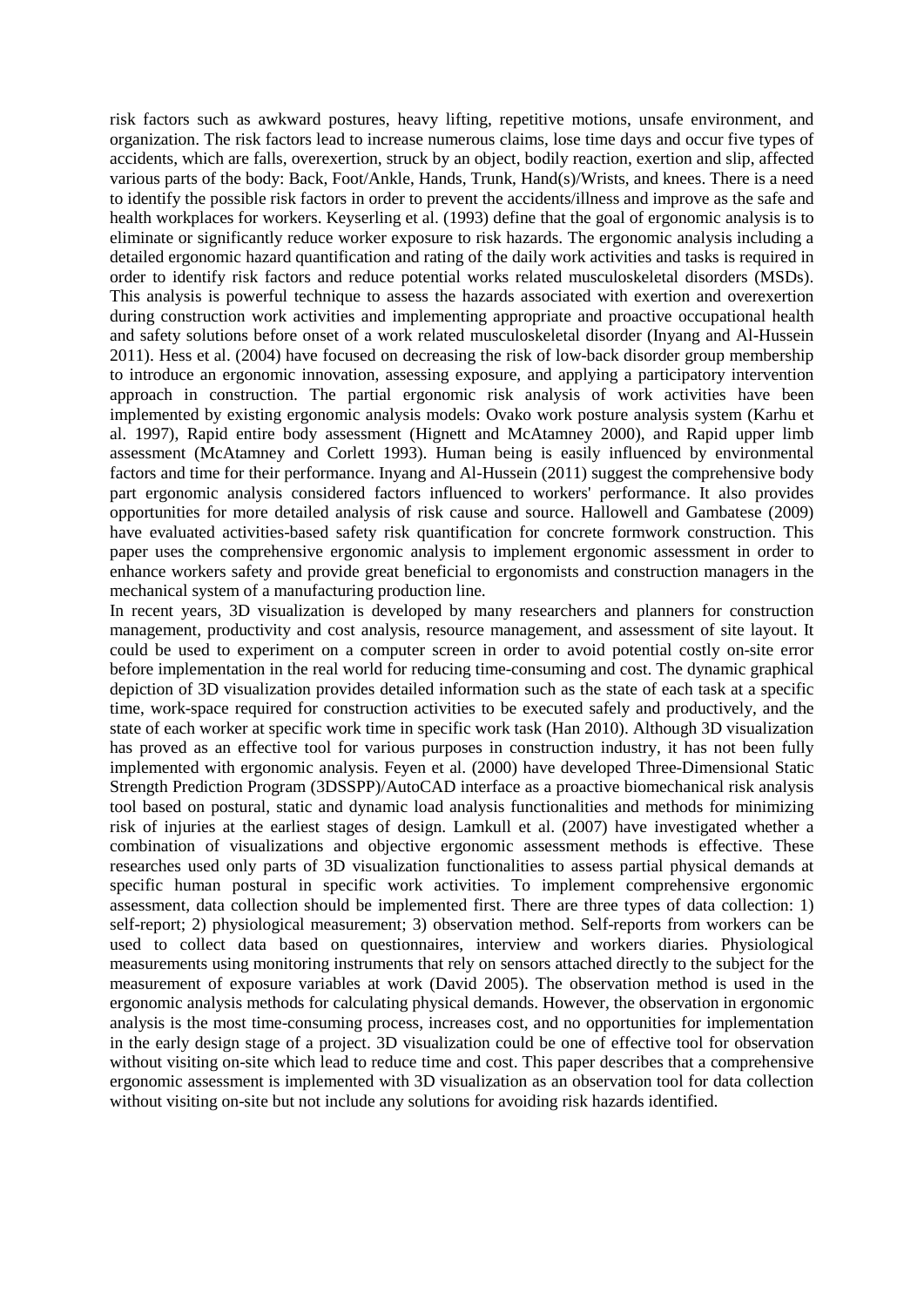# **2. ERGONOMIC ANLYSIS WITH 3D VISUALIZATION**

The process flow of comprehensive ergonomic assessment with 3D visualization describes in Figure 1. Based on 3D visualization as an observation tool, required information for ergonomic analysis without visiting on-site is collected:

- Tasks, activities, scope, and size of project information for work activity duration.
- Awkward posture, repetition, force and static loading, and contact stress for body part ergonomic analysis.
- Floor layout, work rates, and rest and recovery cycles of work plan for work rate rest and recovery cycle.

The hand-arm vibration and environmental risk factors such as temperatures of objects handled, noise level in usual conditions and temperature of working condition are also involved in body part ergonomic analysis but 3D visualization does not provide these information. Therefore, self-report method (interviews or questionnaires) from managers and workers could be used to collect data. Then, the comprehensive ergonomic assessment developed by Inyang and Al-Hussein (2011) is implemented with data collected from 3D visualization. The outputs are ergonomic hazard assessment report, construction work best practices, potential Work Related Musculoskeletal Disorder (WRMSD) report, and occupational hazard repository.



Figure 1: Process Flow of Comprehensive Ergonomic Assessment with 3D Visualization

After data collection, the sequences of the ergonomic assessment are divided by mainly three steps; 1) determine activity duration and effect of existing organizational risk factor using organizational table and 2) identify applicable risk/hazard factors, quantify, rate and classify each risk factor for generating body part risk summary with related tables in Appendix revised in Inyang and Al-Hussein (2011). The detail sequences of ergonomic assessment with equations are described in Figure 2. This method could be helpful to project managers and planners in order to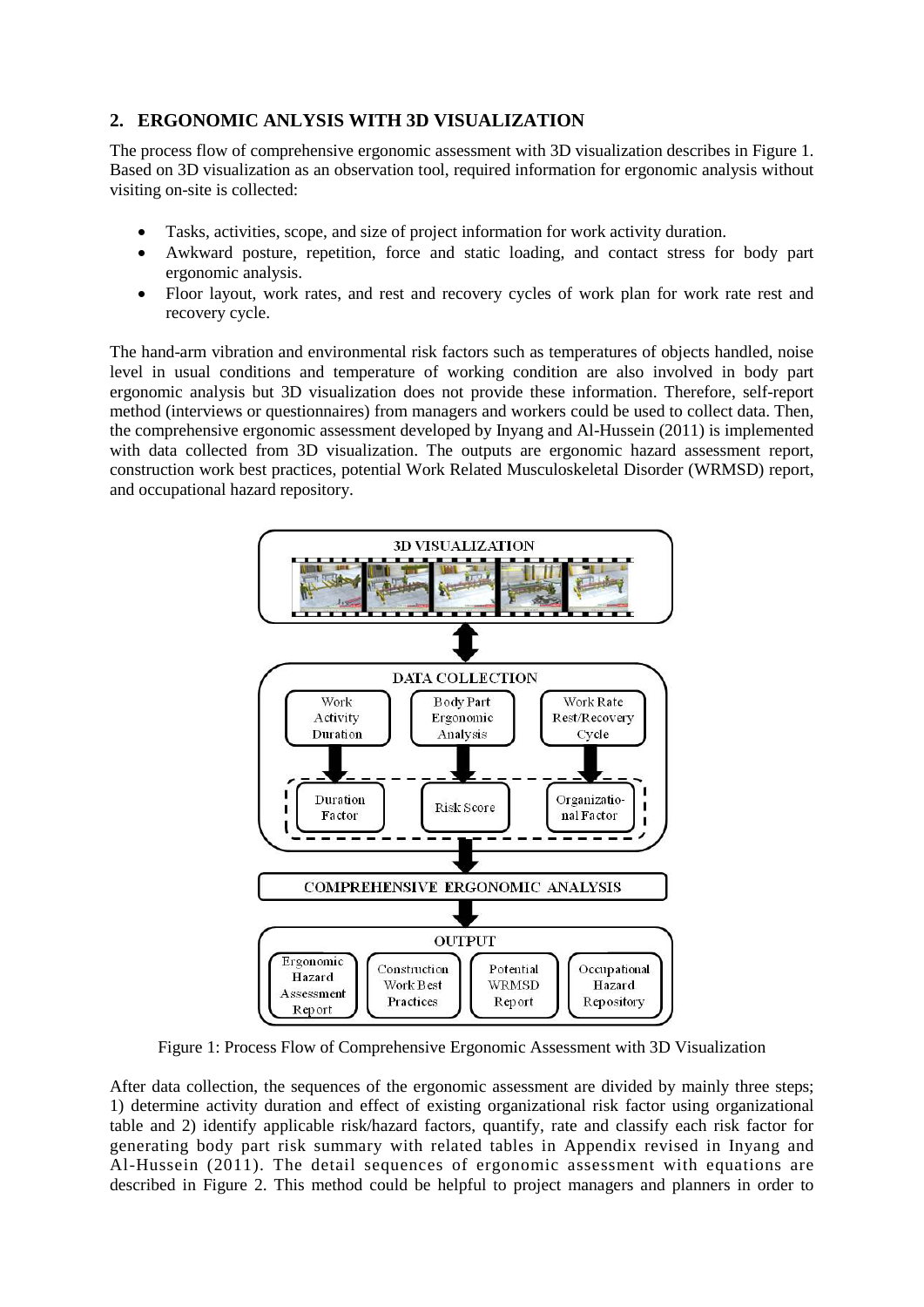investigate or avoid existed or potential high risks' performances of workers before applying new processes into a factory or designing a new production line for new business. This paper focuses on collecting required information using 3D visualization without time-consuming by visiting on-site and identifying all ergonomic risk hazards, not construction work best practices and occupational hazard repository.

Sept 1.  $H_s = Phs + As$ Where  $P_{hs}$  = Maximum postural hazard score for body part before adjustment  $As = Risk score adjustment factor$  $H_s = \text{Total postural hazard score for body part analyzed}$ Sept 1-1. Hs =  $\sum$  Rs (Other risk factors for body part) Sept 2. M<sub>o</sub> = f(x) =  $\begin{cases} 0.5, 0 \le x \le 2 \\ 1, 2 \le x \le 5 \\ 1.5, 5 \le x \end{cases}$ Where  $x =$  organizational hazard score Sept 3. Dact = nCTact  $D_{\text{exp}} = D_{\text{act}} \times P_{\text{ex}}$ Where  $n =$  Number of cycles per day CTact = Activity cycle time (mins)  $P_{ex}$  = Percent of activity time where a specific body part is exposed to risk factor Dexp = Total Daily duration of risk exposure Dact = Total time spent on activity per day = 0, 0 < Dexp  $\leq$  10 min<br>0.5, 10 min < Dexp  $\leq$  30 min<br>1.0, 30 min < Dexp  $\leq$  30 min<br>1.5, 1hr < Dexp  $\leq$  2 hr<br>2.0, 2hrs < Dexp  $\leq$  4 hrs Sept 4.  $Md = f(Dexp) =$  $-3.0.4$ hrs < Dexp Sept 5.  $R_{bs} = H_s \times M_d \times M_o$ Where  $R_{bs}$  = Resultant hazard score  $H_s =$ Hazard score (From Step 1 or Step 1-1) Md = Duration exposure multiplier (From Step 4)  $Mo = Organizational$  exposure multiplier (From Step 2) Sept 6.  $R_x = f(R_{hs}) = \bigcap 1, 0 \le R_{hs} \le 6$  $\begin{cases}\n3, 6 \leq \text{R}_{\text{hs}} < 13 \\
6, 13 \leq \text{R}_{\text{hs}} < 15 \\
9, 15 \leq \text{R}_{\text{hs}}\n\end{cases}$ Sept 7.  $Rc = f(Rr) =$ <br>  $\begin{cases}\n\text{No risk, 0} \\
\text{Low risk, 1} \\
\text{ Medium risk, 3} \\
\text{High risk, 6} \\
\text{Very high risk, 6}\n\end{cases}$ - Very high risk, 9

Figure 2: The Sequences of Ergonomic Assessment

# **3. A CASE STUDY**

#### **3.1 BACKGROUND**

The corporation of Kullman is one of the leading modular building manufacturers in the US. It has over 200 employees and has expanded its market to produce a variety of building types, including equipment shelters, schools, dormitories, multi-story residential buildings, correctional facilities, healthcare facilities, and US embassies. The company has considered attending a new construction project, called mercy hospital in Cincinnati, OH, USA, for providing and fastening mechanical system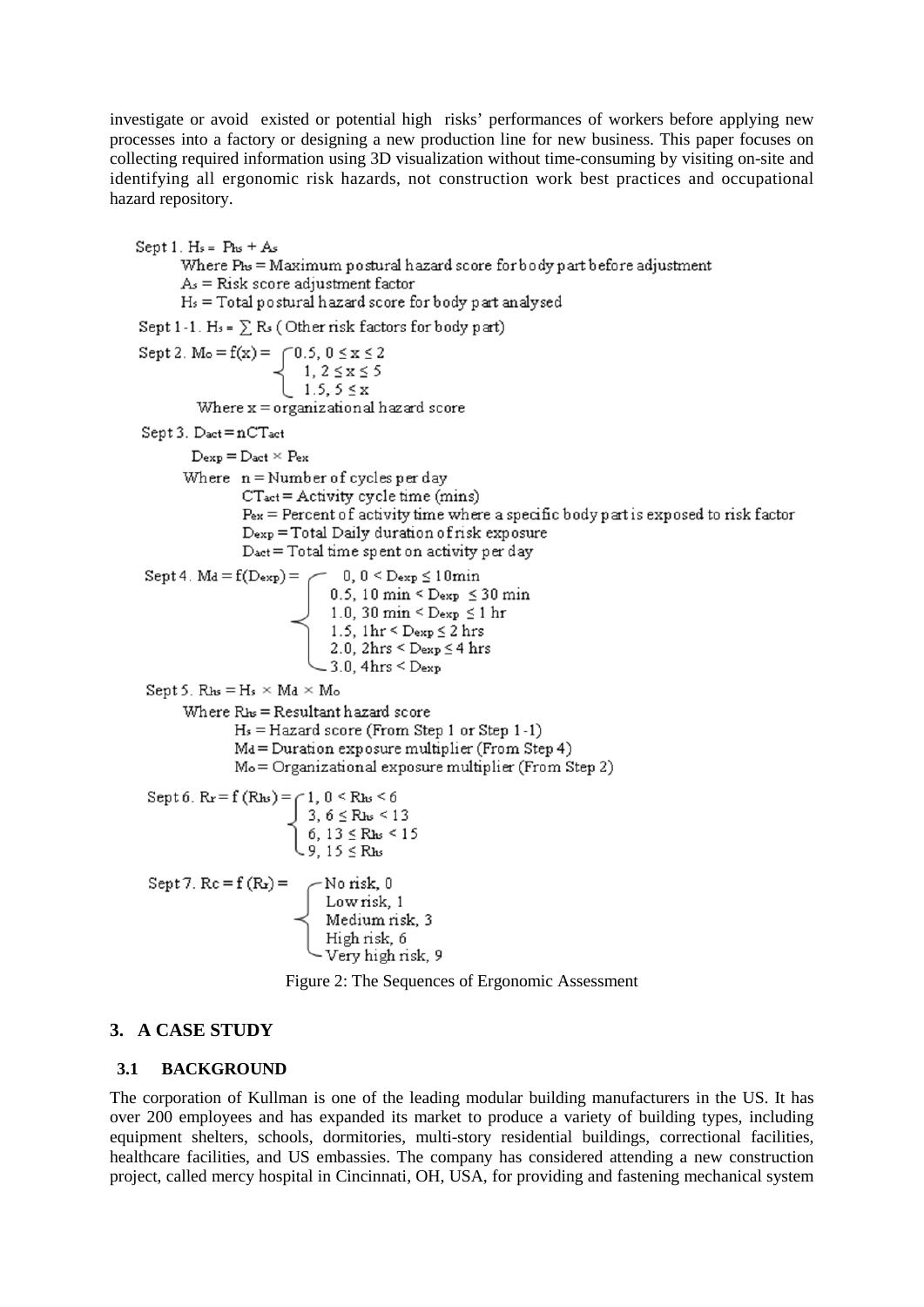modules. Mechanical System including pipes supplied air-condition, heating, and sprinkler are the most time-consuming and complexity to coordinate and manage on a construction site. Thus, moving the construction of mechanical system to a factory (assembly line) would overcome these challenges. The company wanted to investigate possibility of mechanical system production line and processes to construct mechanical system modules into a building because it has not had experiences related to construct mechanical system modules on a factory and construction site. 3D visualization has been built in order to experiment and simulate mechanical system production line to identify and apply the best method of balancing the flow of activities and optimize the resources utilization before setting up the production line in real world. It has also been used to identify the processes of constructing modules into the hospital. The ergonomic assessment in this case study was investigated for leg and back of body parts of workers in the production line

### **3.2 Data Collection**

Two levels in mechanical system module are defined in a design stage. Total three stations and nine operators in a production line are established that three operators assemble first level MI/MQ box frames (3'-  $4'' \times 8' \times 20'$ ) and pipes with a crane in Station 1, other three operators install second level MI/MQ frames and pipes with a crane in Station 2, and the others fasten HVAC ducts and wall units in Station 3. Based on the height of MI/MQ box (3' - 4"), three height levels (low, medium, and high) for platform have been divided to find out the best method and balance flow of the production line of mechanical system. Data collection using 3D visualization was implemented and illustrated in Figure 3. Different observed postures were identified at different height levels, respectively. The significant observed postures include flexion of lower back between 20˚ - 60˚ in the low and medium levels, bending of leg (unstable posture) in medium level, and the most stable postures (upright of lower back and straight of leg) identified in high level. The required data for comprehensive ergonomic assessment was not fully collected because 3D visualization could not describe environmental factors (temperatures and noise level), hand arm vibration, and some variables of organizational risk such as mental stress but included force, a part of environmental factor (lighting condition), awkward postures, parts of organizational factors, and contact stress. However, the production line is involved in a factory which environmental risk factors are usually satisfied with proper conditions. The daily duration is an important factor in the comprehensive ergonomic assessment. However, 3D visualization in this case study could not provide exactly and enough process time of an activity because it was built at the early design period of this project. Therefore, the daily duration was assumed 6 hours per day considered 8 hours per day minus break down, rest, and lunch times.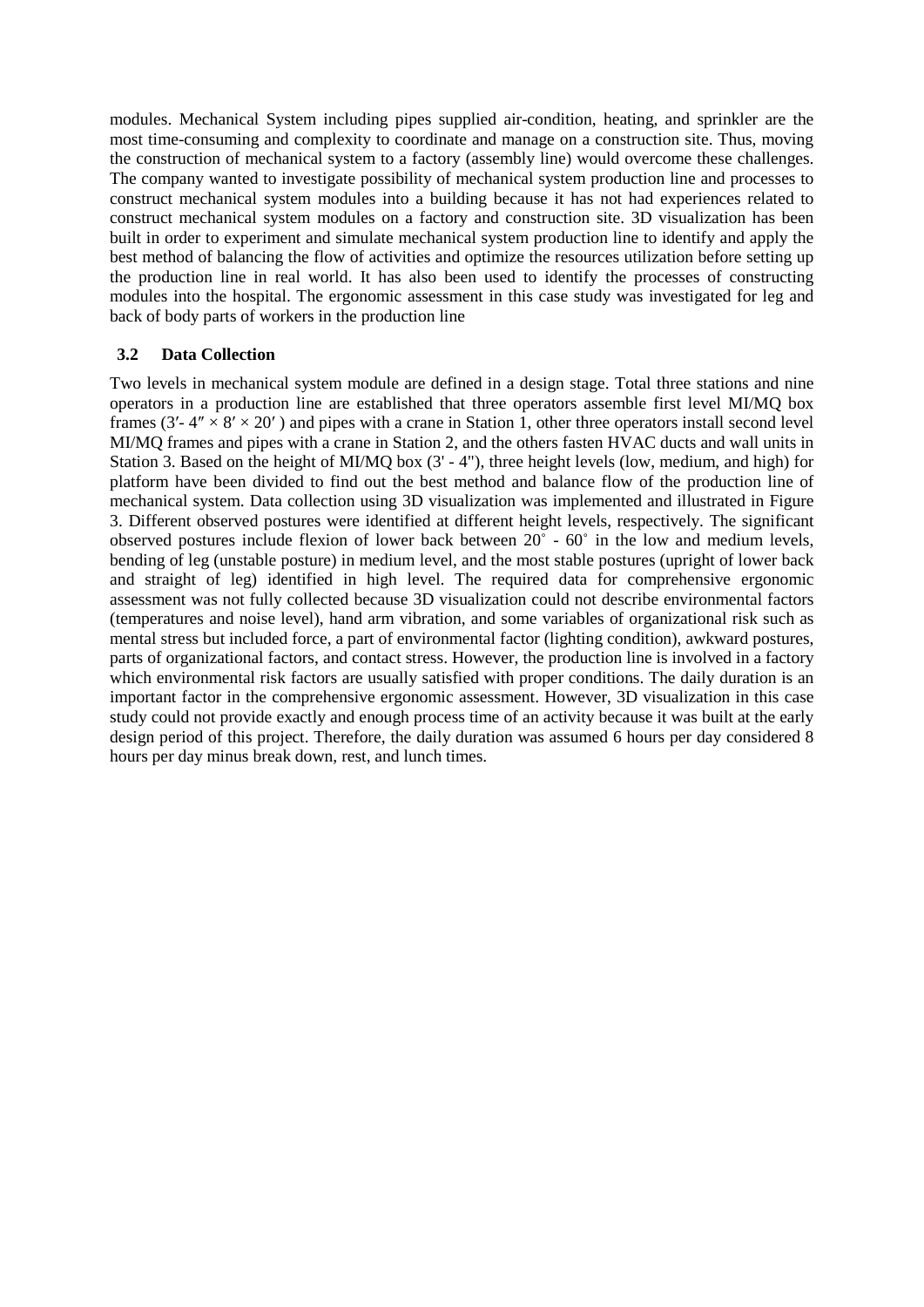

Figure 3: Data Collection with 3D Visualization

#### **3.3 Ergonomic Assessment**

This paper focused on the ergonomic assessment related to knee (leg) and lower back of body parts in Station 1 at each height level. Ergonomic risk factors (awkward posture, repetition, environmental and organizational factor, force, and contact stress) were assessed based on the sequences of a comprehensive ergonomic assessment (Figure 2) and data obtained from 3D visualization. Exposure to hand arm vibration, force, and contact stress are not significantly influenced to knee and lower back of body parts and thus not considered in this case. The ergonomic assessment results are summarised in Table 1. The results shows that the highest risk level of heights for knee and back is Level 2 (medium) because the awkward postures identified lead to spend more time to assemble material for mechanical system modules than other levels and influences to increase repetition risk score of an activity. In level 1 (low), both legs for activities usually were straight (walking or sitting) but back was flexion between 20˚ - 60˚ for the activity. Therefore, the back postures expose medium risk but knee postures have low risk. The knee and back of postures were straight and upright in Level 3 (high). The low risk score of postures could lead to decrease repetition risk score related to completed activities earlier than others. The environmental risk is assessed as a low risk factor. A production line is established in a factory which the weather does not influence to workers' performance too much. Thus, environmental risk factors such as lighting conditions, temperatures of objects handled, and temperature of working conditions could be satisfied for providing comfortable condition to workers. According to the results of ergonomic assessment, activities should be implemented on Level 3 (high) for preventing potential high risks of workers.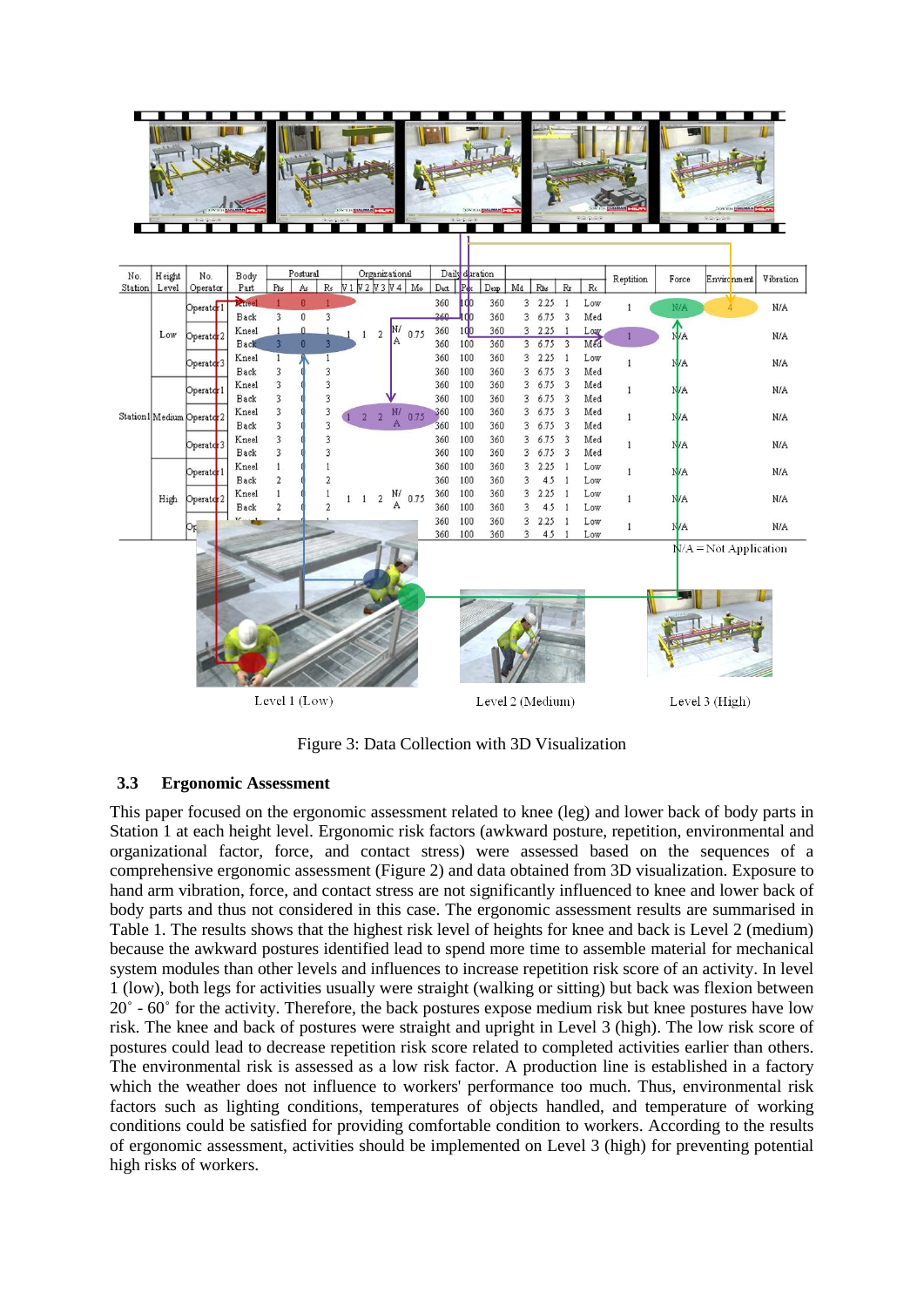| Height              | No. Operator | <b>Body Part</b> |                   |                   |       | With Organization and Duration Factor |     |                                   |
|---------------------|--------------|------------------|-------------------|-------------------|-------|---------------------------------------|-----|-----------------------------------|
| Level               |              |                  | Posture           | Repetition        | Force | Environment                           |     | Contact stress Hand Arm Vibration |
|                     | Operator 1   | Knee             | $Rr = 1$ , Low    | $Rr = 1$ , Low    | N/A   | $Rr = 1$ , Low                        | N/A | N/A                               |
|                     |              | Back             | $Rr = 3$ , Medium | $Rr = 3$ , Medium | N/A   | $Rr = 1$ , Low                        | N/A | N/A                               |
| Level 1             | Operator 2   | Knee             | $Rr = 1$ , Low    | $Rr = 1$ , Low    | N/A   | $Rr = 1$ , Low                        | N/A | N/A                               |
| (Low)               |              | Back             | $Rr = 3$ , Medium | $Rr = 3$ , Medium | N/A   | $Rr = 1$ , Low                        | N/A | N/A                               |
|                     | Operator 3   | Knee             | $Rr = 1$ , Low    | $Rr = 1$ , Low    | N/A   | $Rr = 1$ , Low                        | N/A | N/A                               |
|                     |              | Back             | $Rr = 3$ , Medium | $Rr = 3$ , Medium | N/A   | $Rr = 1$ , Low                        | N/A | N/A                               |
|                     | Operator 1   | Knee             | $Rr = 3$ , Medium | $Rr = 3$ , Medium | N/A   | $Rr = 1$ , Low                        | N/A | N/A                               |
| Level 2<br>(Medium) |              | Back             | $Rr = 3$ , Medium | $Rr = 3$ , Medium | N/A   | $Rr = 1$ , Low                        | N/A | N/A                               |
|                     | Operator 2   | Knee             | $Rr = 3$ , Medium | $Rr = 3$ , Medium | N/A   | $Rr = 1$ , Low                        | N/A | N/A                               |
|                     |              | Back             | $Rr = 3$ , Medium | $Rr = 3$ , Medium | N/A   | $Rr = 1$ , Low                        | N/A | N/A                               |
|                     | Operator 3   | Knee             | $Rr = 3$ , Medium | $Rr = 3$ , Medium | N/A   | $Rr = 1$ , Low                        | N/A | N/A                               |
|                     |              | Back             | $Rr = 3$ , Medium | $Rr = 3$ , Medium | N/A   | $Rr = 1$ , Low                        | N/A | N/A                               |
| Level 3<br>(High)   | Operator 1   | Knee             | $Rr = 1$ , Low    | $Rr = 1$ , Low    | N/A   | $Rr = 1$ , Low                        | N/A | N/A                               |
|                     |              | Back             | $Rr = 1$ , Low    | $Rr = 1$ , Low    | N/A   | $Rr = 1$ , Low                        | N/A | N/A                               |
|                     | Operator 2   | Knee             | $Rr = 1$ , Low    | $Rr = 1$ , Low    | N/A   | $Rr = 1$ , Low                        | N/A | N/A                               |
|                     |              | Back             | $Rr = 1$ , Low    | $Rr = 1$ , Low    | N/A   | $Rr = 1$ , Low                        | N/A | N/A                               |
|                     | Operator 3   | Knee             | $Rr = 1$ , Low    | $Rr = 1$ , Low    | N/A   | $Rr = 1$ , Low                        | N/A | N/A                               |
|                     |              | Back             | $Rr = 1$ , Low    | $Rr = 1$ , Low    | N/A   | $Rr = 1$ , Low                        | N/A | N/A                               |
|                     |              |                  |                   |                   |       |                                       |     | $N/A = Not Application$           |

Rr = Risk Rating

Table 1: Ergonomic Assessment Results

### **4. CONCLUSION**

3D visualization is identified as an effective tool for various purposes such as productivity and cost analysis, resource management, and assessment of site layout in order to experiment and simulate on a computer screen for preventing costly on-site error before implementation in the real world for reducing time-consuming and cost. The dynamic graphical description of 3D visualization provides detailed information including state of each task at specific time, work-space required for activities to be executed safely and productively, material handling method, and the state of each worker at specific process time in particular tasks. 3D visualization was built to streamline the processes of constructing the mechanical system on a production line, assisting in investigating the best method of balancing the flow of activities and optimize the resources utilization in a case study. The observation spent several weeks is usually the most time-consuming process to have exactly and enough data and results for ergonomic analysis. This paper introduces a time-saving observation method for ergonomic assessment that has been successfully implemented with 3D visualization as an observation tool in order to identify and quantify risk hazards in a case study. Especially, this method could be useful at the earliest design stage of a project which observation method could not be implemented because not existed yet. The case study identified that postures, repetition, force/static, contact stress, and parts of environment factors were involved in the 3D visualization. However, hand arm vibration, mental stress in organizational risk, and temperatures were not observed in the 3D visualization. The interviews or questionnaires could be used for these information. Findings would give an insight on the potential injury and help to identify the ergonomic issues leading to the discomfort in the lower back and knees of the workers. The ergonomic assessment techniques with 3D visualization could assist the early identification of work-related musculoskeletal concerns, help prioritize jobs for intervention in the construction field, and leads to reduce time and cost for observation of ergonomic assessment without visiting on-site and at the early design stage of a project.

### **REFERENCES**

Lamkull, Hanson, and Ortengren (2007) "The influence of virtual human model appearance on visual ergonomics posture evaluation." Applied Ergonomics, 713-722.

David (2005) "Ergonomic methods for assessing exposure to risk factors for work-related musculoskeletal disorders." Occup. Med. 190-199.

Hignett and McAtamney (2000), "Rapid entire body assessment." Applied Ergnomics, 201-205.

Hess, Hecker, Weinstein, and Lunger, (2004) "A participatory ergonomics to reduce risk factors for low-back disorders in concrete labourers." Applied Ergonomics, 427-441.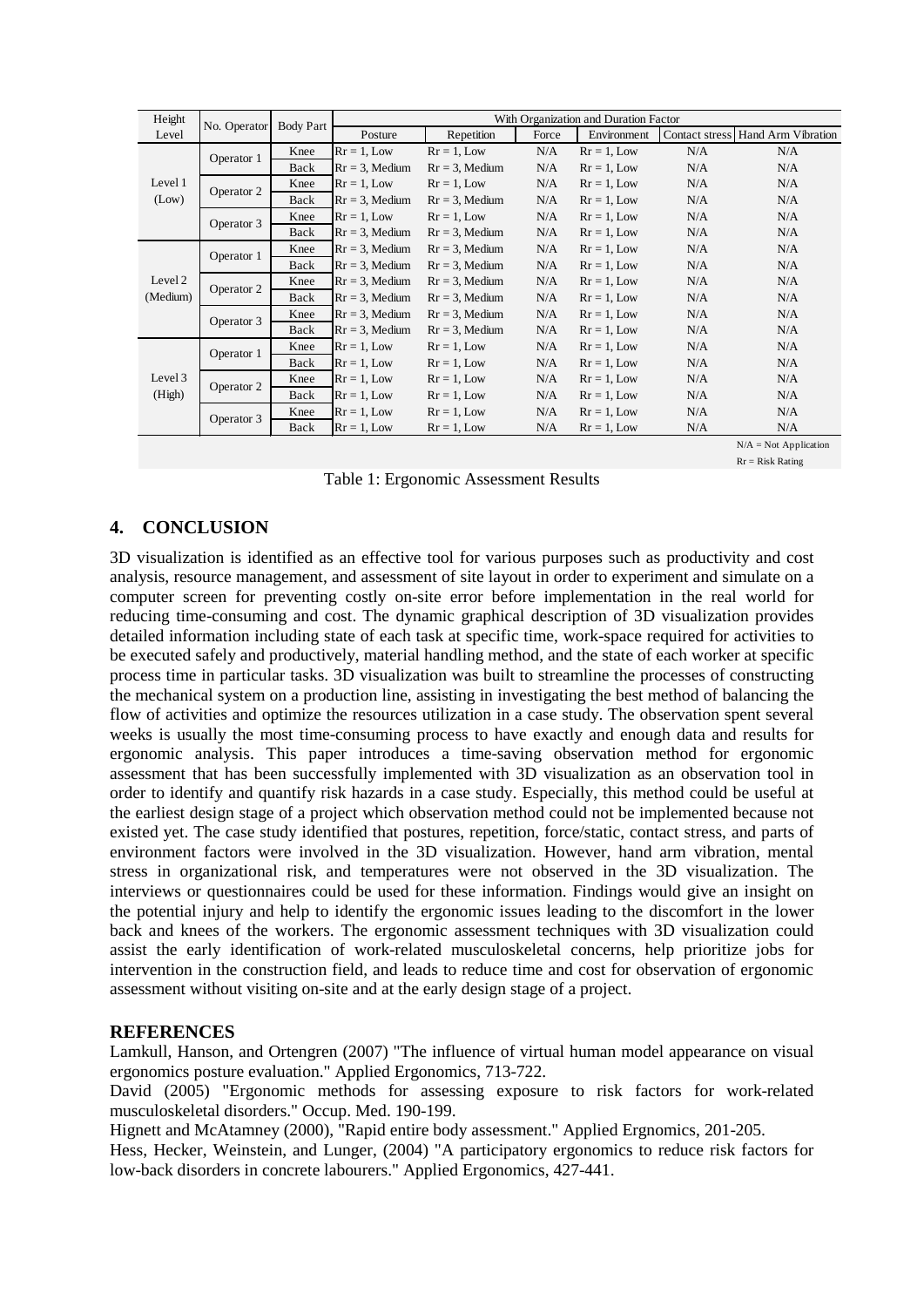Karhu, Kansi, and Kuorinka (1997) "Correcting working postures in industry: a practical method for analysis." Applied Ergonomics, 199-201.

Keyserling, Stetson, Silverstein, and Brouwer (1993) "A checklist for evaluating ergonomic risk factors associated with upper extremity cumulative trauma disorders." Ergonomics, 807-831.

Hallowell and Gambatese (2009) "Activity-based safety risk quantification for concrete formwork construction." Journal of Construction Engineering and Management, ASCE, 990- 998.

McAtamney and Corlett (1993) "RULA: A survey method for investigation of work related upper limb disorders." Applied Ergonomics, 91-99.

Inyang and Al-Hussein (2011) "Ergonomic hazard quantification and rating of residential construction tasks." CSCE 2011 General Conference, 1-11.

Feyen, Liu, Chaffin, Jimmerson, and Joseph (2000) "Computer-aided ergonomics: a case study of incorporating ergonomics analyses into workplace design." Applied Ergonomics, 291-300.

Han (2010) "Automated post-simulation visualization of modular building production assembly line," University of Alberta, 1-30.

Schneider (2001) "Musculoskeletal injuries in construction: a review of the literature." Appl. Occup. Environ. Hyg., 1056-1064.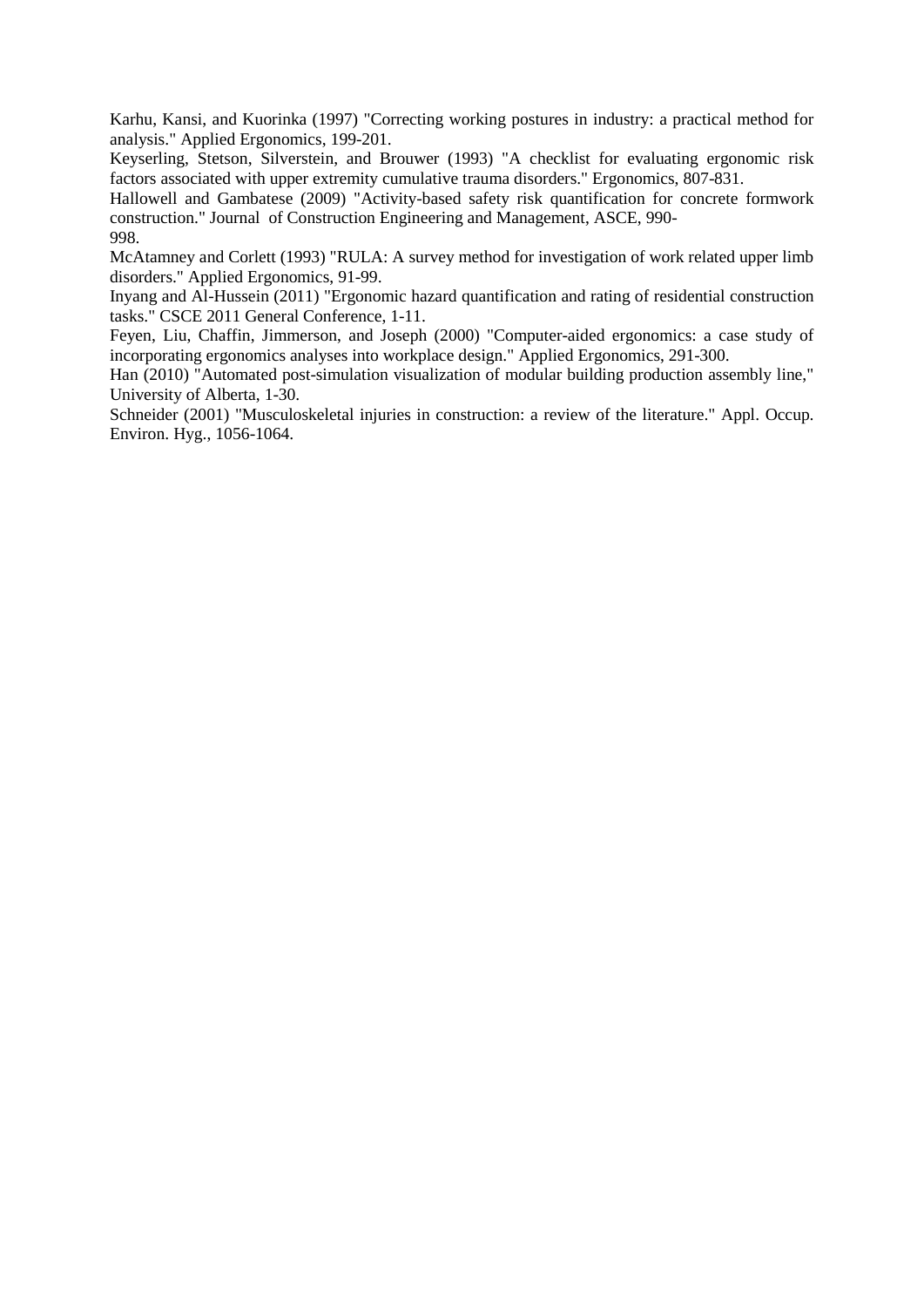# **APPENDIX**

#### Postural analysis

| Body<br>Part | Posture                                      | Risk<br>Score | Adjust                                 |
|--------------|----------------------------------------------|---------------|----------------------------------------|
|              | Upright                                      | 1             |                                        |
|              | 0°-20°Flexion                                | 2             |                                        |
| Upper        | 0° - 20° Extension                           |               | $Add(+1)$<br>If twisting               |
| Back         | 20°-60°Flexion                               | 3             | of flexing<br>to side                  |
|              | >20° Extension                               |               |                                        |
|              | >60°Flexion                                  | 4             |                                        |
|              | 20° Extension -<br>20° Flexion               | $\mathbf{1}$  |                                        |
| Upper<br>Arm | >20° Extension<br>20°-45° Flexion            | 2             | Add(+1)<br>If arm is                   |
|              | 45°-90°Flexion                               | 3             | abducted or<br>rotated                 |
|              | > 90° Flexion                                | 4             | $Add(+1)$ if                           |
|              | 60°-100°Flexion                              | 1             | leaning arm<br>supported,              |
| Lower<br>Arm | <60°Flexion                                  |               | posture is                             |
|              | >100°Flexion                                 | 2             | gravity<br>assisted                    |
| Shoulder     | Raised                                       | 4             | N/A                                    |
| Hand and     | 0°-15°Flexion/<br>Extension                  | 3             | Add(+2) if<br>wrist is                 |
| Wrist        | >15°Flexion/<br>Extension                    | ń             | deviated or<br>twisted                 |
|              | 0°-20° Flexion                               | 1             | Add(+1)if                              |
| Neck         | >20°Flexion/<br>Extension                    | 2             | twisting of<br>flexingto<br>side       |
|              | Both legs straight<br>(walking or sitting)   | $\mathbf{1}$  |                                        |
| Leg          | Onelegbent<br>slightly<br>(unstable posture) | 2             | Add(+1) if<br>knee bent<br>$30 - 60$ ° |
|              | Squatting or<br>kneeling                     | 3             |                                        |



#### Repetition Risk

| Frequency                                       | Frequency (min) Hazard Score |   |
|-------------------------------------------------|------------------------------|---|
| $>5$ min/cycle                                  | $1 \times$ > 5 min           | 0 |
| $>1$ min/cycle                                  | $1 \times 2$ -5 $\min$       | ı |
| $(30-60)$ sec/cycle $(1 \times -2 \times)/$ min |                              | з |
| $(15-30)$ sec/cycle $(2 \times -4 \times)$ /min |                              | 6 |
| $<$ 15 sec/cycle                                | $(>=4\times)/min$            | о |

#### Contact stress risk

| $Expo$ sure $Vari$ ables       | Condition                            | Risk |  |
|--------------------------------|--------------------------------------|------|--|
|                                | Little/no pressure exerted on skin   |      |  |
| Contact stress from object     | Some pressure exerted on skin        | 2    |  |
|                                | High pressure on skin resulting in   | 3    |  |
|                                | marks or depressions on skin         |      |  |
|                                | Hand or body partimpacts soft        |      |  |
| using hand or body part with   | material or rounded object           |      |  |
| force to strike an object or   | Hand or body part occasionally       | 2    |  |
| tool or body part is subjected | impactshard objec/isimpacted         |      |  |
| to impact force                | Hand or body part frequently impacts | 3    |  |
|                                | hard object/is impacted              |      |  |

#### Force/static load risk

| $Expo$ sure $Vari$ ables                             | Condition                                                                              | Risk Score   |
|------------------------------------------------------|----------------------------------------------------------------------------------------|--------------|
|                                                      | $\leq$ 8kg (17lbs) for 2 hands, or $\leq$ 4kg                                          | 0.3          |
| Weight of object pulled<br>lifted, pushed or rotated | 8kg-23kg (17-51 lbs) for 2 hands, or 4-11.5kg<br>$(8.5-25$ lbs) for one hand           | 0.6          |
|                                                      | $>23\text{kg}(51\text{ lbs})$ for 2 hands, or $>11.5\text{kg}$<br>(25lbs) for one hand | 1            |
|                                                      | Between hip and shoulder                                                               | 0.3          |
|                                                      |                                                                                        | 0.6          |
|                                                      | Location of load(>17lbs) Between knee and hip height                                   |              |
| at start or end of lift                              | Below knee or above shoulder height                                                    | $\mathbf{1}$ |
|                                                      | $<$ 3 $m(10$ ft $)$                                                                    | 0.3          |
| Carrying a load(>17lbs) 3-9m (10-30ft)               |                                                                                        | 0.6          |
|                                                      | >9m(30ft)                                                                              | 1            |
|                                                      | Load easy to carry(wrt size, shape, weight                                             | 0.3          |
|                                                      | distribution), has proper handles                                                      |              |
| Load Characteristics                                 | Load easy to manageable(wrt size, shape,                                               | 0.6          |
| (any weight)                                         | weight distribution), has proper handles                                               |              |
|                                                      | Load awkward to carry (wrt size, shape,                                                |              |
|                                                      | weight distribution), has proper handles                                               | $\mathbf{1}$ |
|                                                      | $\leq$ 2m (6.5ft)                                                                      | 0.3          |
| Pushing, pulling or                                  | $2-60$ m $(6.5 - 200$ ft)                                                              | 0.6          |
| rotating a load                                      | $>60$ m (200 ft)                                                                       | 1            |
|                                                      | $\leq$ 1 $kg(21bs)$                                                                    | 0.3          |
| Seated or squatted                                   | $1 - 5$ kg $(2 - 11$ lbs)                                                              | 0.6          |
| lifting or lowering                                  | $>5$ kg (11lbs)                                                                        | 1            |